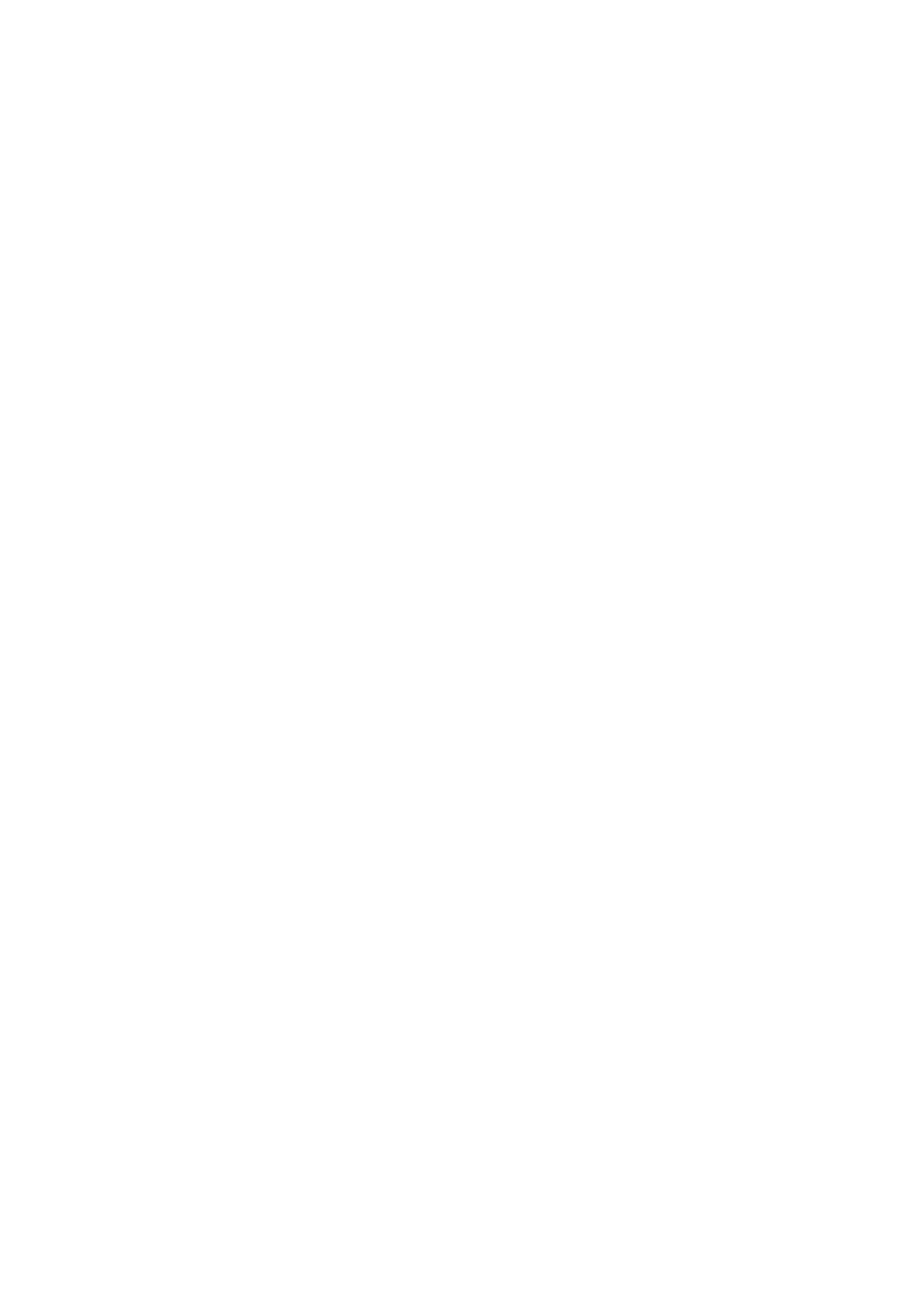## **Table of Contents**

| 1.               |     |                                                             |          |  |  |  |
|------------------|-----|-------------------------------------------------------------|----------|--|--|--|
|                  | 1.1 |                                                             | 49       |  |  |  |
|                  | 1.2 |                                                             | 49       |  |  |  |
|                  | 1.3 |                                                             | 49       |  |  |  |
|                  | 1.4 |                                                             |          |  |  |  |
| 2.               |     | SUMMARY INFORMATION ON PAYMENT MEDIA USED BY NON BANKS      | 50       |  |  |  |
|                  | 2.1 |                                                             | 50       |  |  |  |
|                  | 2.2 |                                                             | 50       |  |  |  |
|                  |     |                                                             | 50       |  |  |  |
|                  |     |                                                             | 50<br>50 |  |  |  |
|                  |     |                                                             | 50       |  |  |  |
|                  |     |                                                             | 51       |  |  |  |
| 3.               |     |                                                             |          |  |  |  |
|                  | 3.1 |                                                             |          |  |  |  |
|                  | 3.2 |                                                             |          |  |  |  |
| $\overline{4}$ . |     | SPECIAL USE OF INTERBANK TRANSFER SYSTEMS FOR INTERNATIONAL |          |  |  |  |
| 5.               |     | ROLE OF THE CENTRAL BANK IN INTERBANK SETTLEMENT SYSTEMS 52 |          |  |  |  |
| 6.               |     |                                                             |          |  |  |  |
| 7.               |     |                                                             |          |  |  |  |
|                  |     |                                                             |          |  |  |  |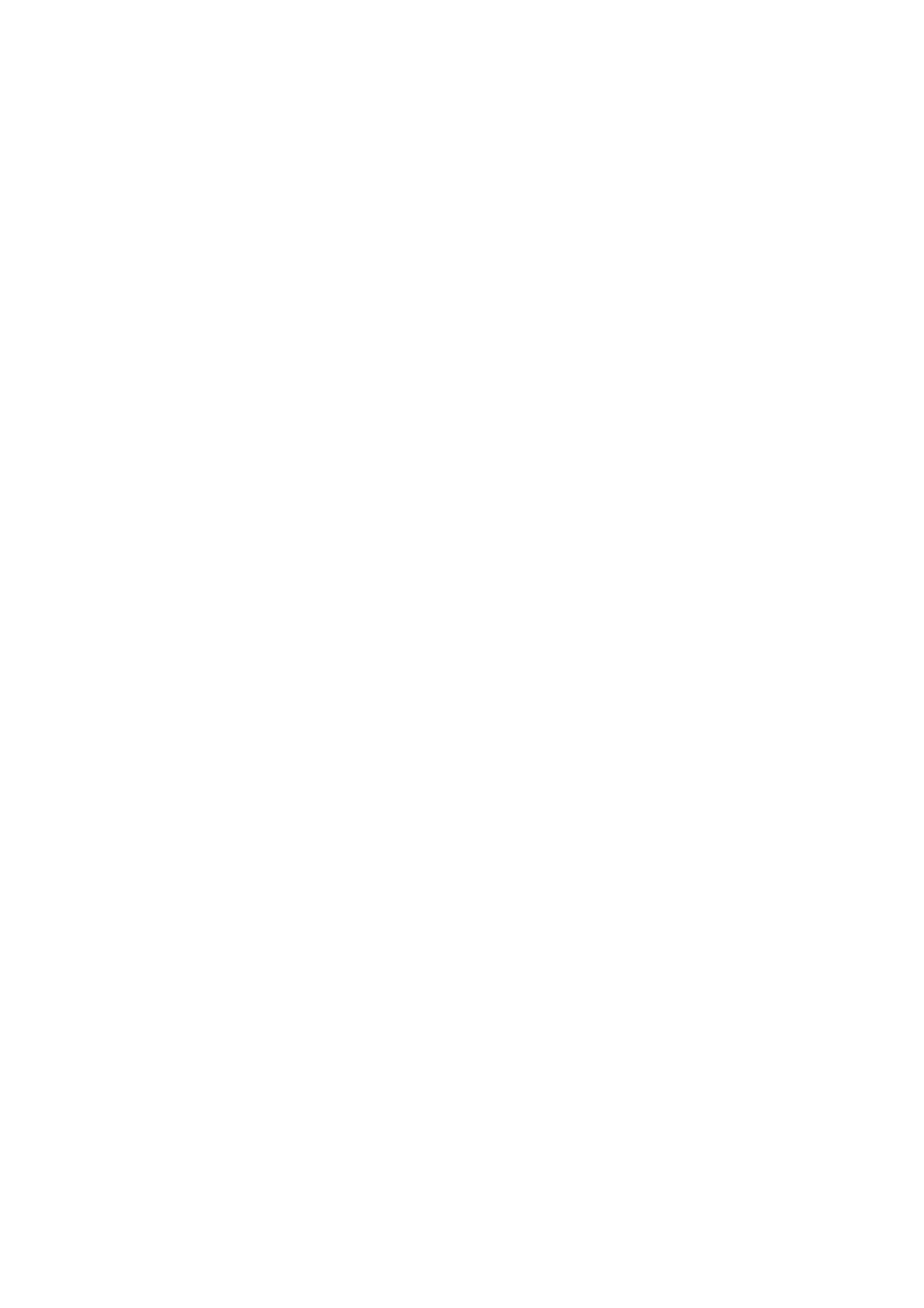#### **1. INSTITUTIONAL ASPECTS**

#### **1.1 General legal aspects**

The supervision of banks and any other financial institutions is carried out by the Central Bank of Lesotho in accordance with the provisions contained in the Financial Institutions Act, 1973.

Netting arrangements are carried out using the Central Bank of Lesotho Clearing House rules. There is no law as such.

The Central Bank can appoint persons, acting with the prior written approval of the Minister, if a bank's condition is unsound or its business is being conducted in an unlawful or imprudent manner. The central bank's appointee shall take an inventory of assets and property of the institution and this shall be available for examination by interested parties at the office of the commissioner (Central Bank).

Payment instruments such as cheques and credit cards are issued to those people who fall into a certain category of salary.

Other institutions providing payment services by law are the Post Office and development banks. The Post Office issues postal orders and these are acceptable everywhere and are treated the same way as cheques.

#### **1.2 Financial intermediaries that provide payment services**

Financial intermediaries such as commercial banks also act as savings banks because they provide banking services to the public by accepting saving deposits as well as demand deposits. They operate according to the Financial Services Act.

Partial financial institutions exist in the form of development banks (non-banks because they do not offer the full services of commercial banks, such as cheque accounts) and also The Employment Bureau of Africa (TEBA) which makes payments on behalf of migrant mine workers. Other types of financial institutions which accept deposits from the public are insurance companies.

#### **1.3 Role of the central bank**

The Central Bank is responsible for issuing maloti notes and coin to settle legal payments and the loti is thus legal tender. It takes the form of token money or paper which has no commodity value but is acceptable as a medium of exchange.

The Central Bank operates accounts for banks to enable speedy settlement between themselves. It also operates accounts for certain international agencies. The Central Bank also fulfils its obligations as banker to the government by operating accounts and tellers' facilities for the government departments and agencies. Usually the Treasury will instruct the Central Bank to make payments on its behalf per letter with the designated signatories.

The Central Bank executes monetary policy via several monetary policy instruments such as interest rates, reserve requirements, open market operations, credit ceilings and moral suasion. The discount rate is rarely used as most commercial banks usually have excess liquidity.

The Central Bank, through the Bank Supervision Division, keeps an eye on banks to ensure they adhere to the set rules contained in the Financial Institutions Act.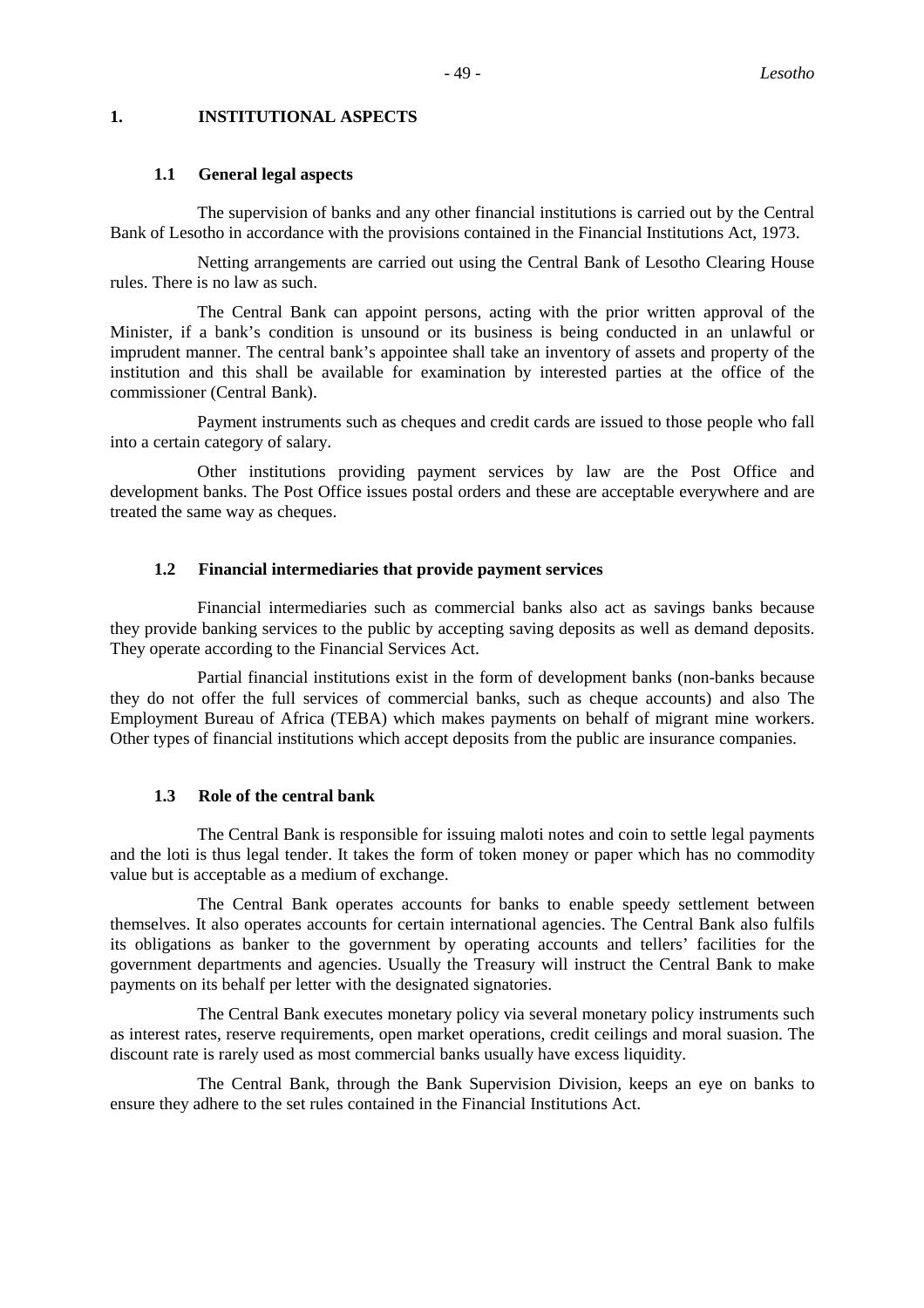#### **1.4 Role of other private sector and public sector bodies**

The Treasury's role is to issue instructions authorising payments on behalf of the Government by the Central Bank.

#### **2. SUMMARY INFORMATION ON PAYMENT MEDIA USED BY NON BANKS**

#### **2.1 Cash payments**

Denominations of bank notes used are the M200, M100, M50, M20, M10 and M5 including coins (the loti and M2 coins).

#### **2.2 Non-cash payments**

#### *2.2.1 Credit transfer*

- Telegraphic transfer (S.W.I.F.T.) which is quite efficient.
- Mail transfer.

Users of these credit transfers are mainly the commercial banks and the Forex Division of the Central Bank. The Post Office also operates this facility.

#### *2.2.2 Cheques*

Only commercial banks are allowed to issue cheques. Their acceptability as a payment medium is quite good. Types of payments made by cheque are for goods and services, salaries, pensions, etc.

#### *2.2.3 Direct debits*

Commercial banks use direct debits for making payments on behalf of cheque account holders to pay stop orders, usually to insurance companies. These are normally quite efficient.

#### *2.2.4 Payment cards*

The card that is the most commonly used is the credit card and is acceptable everywhere and is used widely to make all types of payments.

The other card that is widely used is the Automatic Teller Machine (ATM) card. This card operates via a network known as Saswitch, which is an association of banks which have agreed to facilitate banking transactions amongst themselves.

The smooth operation of ATMs relies on the telecommunication systems being functional, as this is the mode of transmission. Transmission lines have recently been increased in order to improve their efficiency. Several ATMs exist in a few of the districts such as Butha-Buthe, Leribe and Roma and they operate normally for as long as the telecommunication lines are working normally.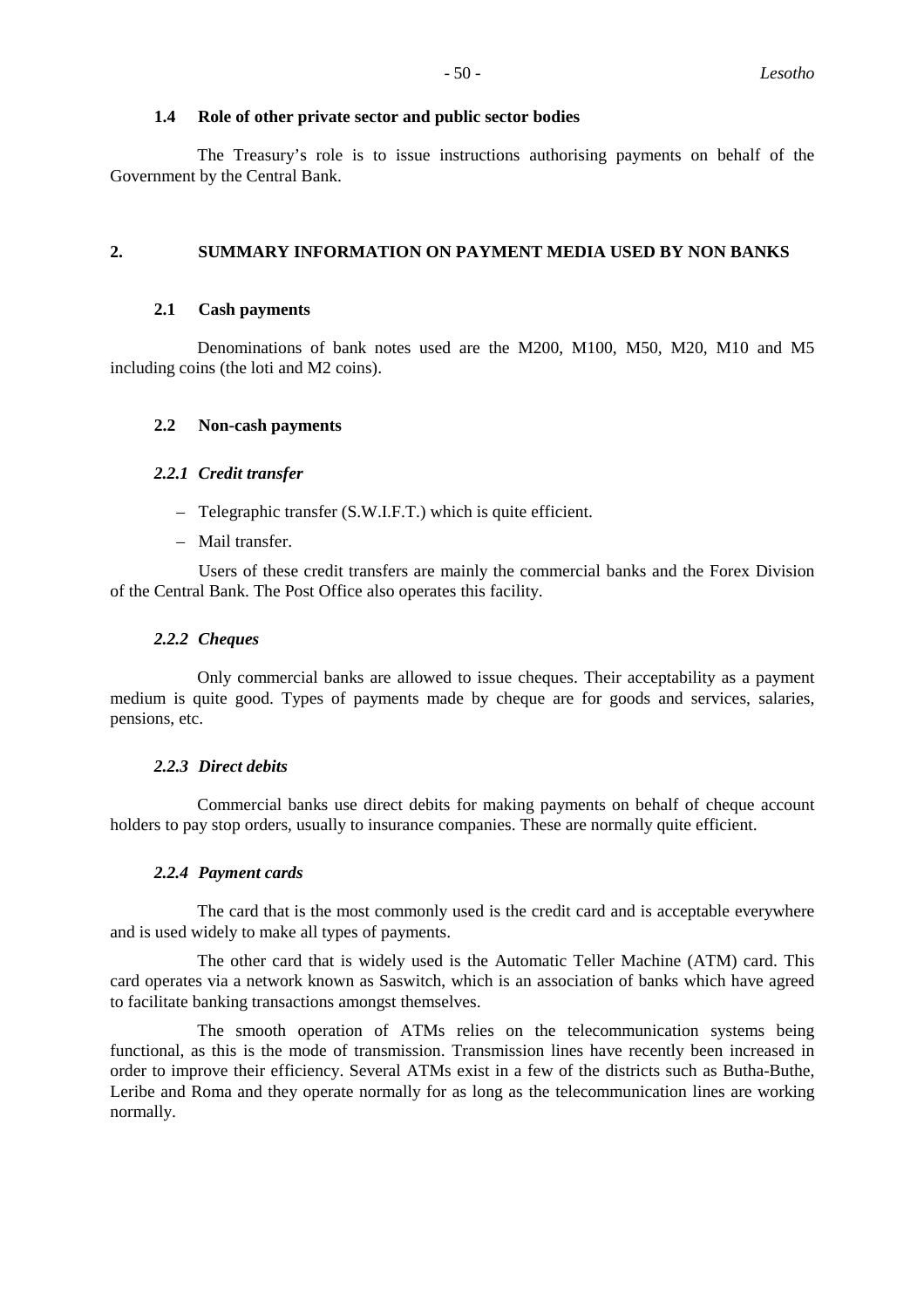#### *2.2.5 Other payment instruments*

Travellers' cheques are normally exchanged for the local currency at any commercial bank, but are generally acceptable, especially at hotels.

#### **3. INTERBANK EXCHANGE AND SETTLEMENT SERVICES**

#### **3.1 General overview**

Interbank transfers are effected through the Central Bank which operates as a clearing house for the banking system in Lesotho by participating in the exchange of cheques with the commercial banks on a daily basis.

Since the Central Bank holds settlement accounts for all the banks, the system of interbank exchange and settlement is quite efficient.

There is no legislation governing clearing and settlement, but clearing house rules exist which the commercial banks have to abide by. The Central Bank is responsible for ensuring that these rules are adhered to.

The main criteria for participation is that an institution should be a fully fledged commercial bank carrying out the business of banking.

The transactions handled are:

- Table clearing which involves preparation and accounting for outward clearing of cheques deposited at the Central Bank of Lesotho (CBL) but drawn on customers' accounts at commercial banks, and inward clearing of cheques deposited at commercial banks but drawn on customers' accounts at the Central Bank.
- Outward clearing cheques are put in an envelope for each commercial bank, and the total amount to be cleared is written on the surface of the envelope.
- Amounts to be cleared (in and out) are recorded in the CBL Clearing House Register. Similarly, each bank should record the amount cleared in and out in their respective registers. The difference between the amounts cleared in and the amounts cleared out is the net settlement figure and can be in favour or against a bank.
- The settlement figure is recorded in the clearing house register under, against or in favour.
- CBL Clearing House account will be credited if it is in favour or debited if it is against. The same will be done for individual banks depending on whether they are in favour or against.
- A batch will be prepared for the settlement entries.

Clearances normally start at 9.30 a.m. and end at about 10 a.m.

The clearing process is done manually, that is, using simple adding machines, on a clearing table. The exchange process takes place on the table.

Afterwards, settlement figures representing vouchers debits and credits must be accurately posted to the correct accounts. These postings are the source data for the production of banks' financial statements.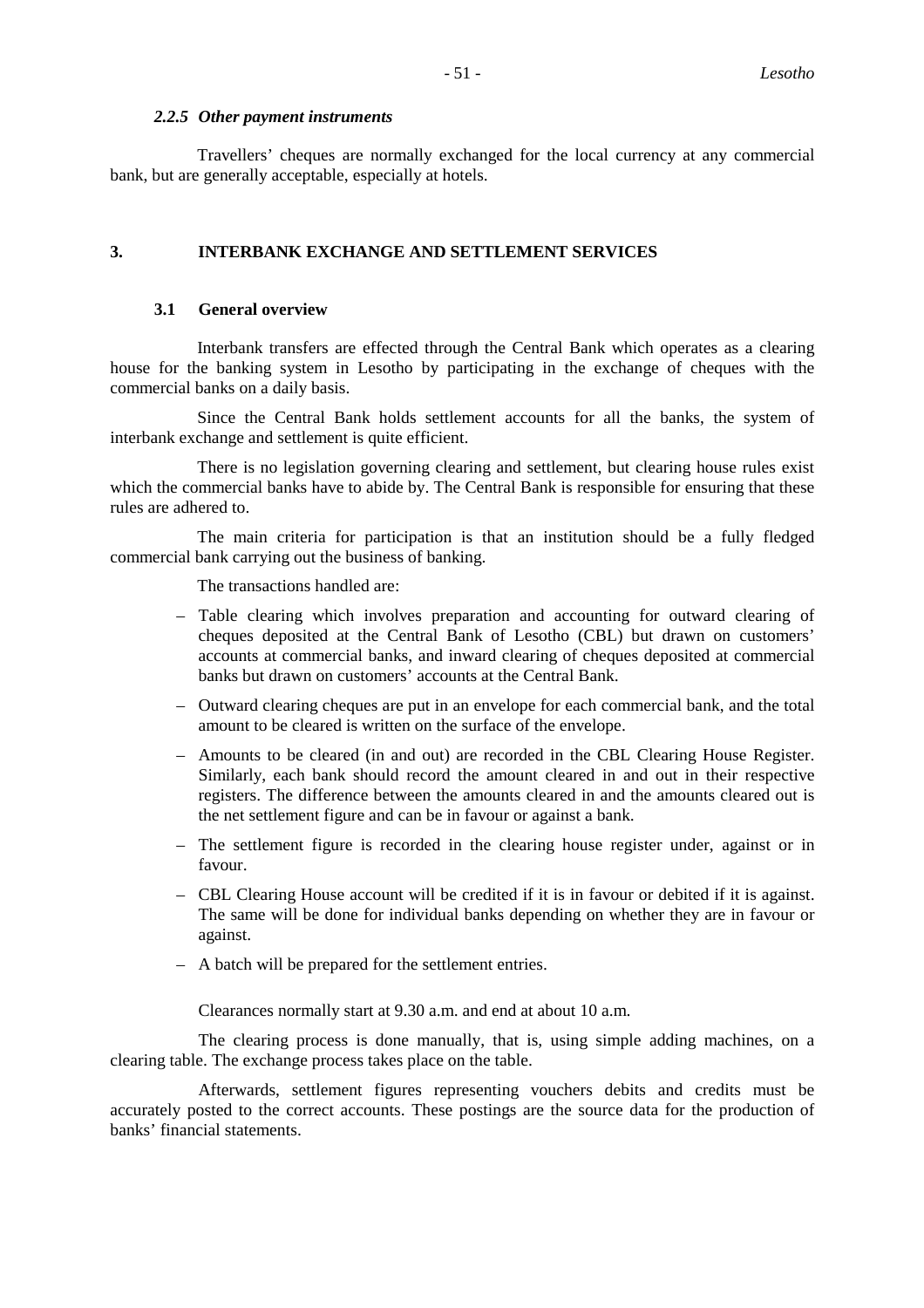In the case of participant failure, losses are incurred in the form of interest lost had the bank been in favour, because this would mean that there is no outward clearance for that particular day.

Commercial banks rarely resort to borrowing from the Central Bank because most of them have excess liquidity.

#### **3.2 Settlement**

The net settlement is effected by debiting or crediting the accounts of affected Banks held with the Central Bank. So far the banks in Lesotho have been liquid and have not encountered any difficulty meeting their debt obligations.

#### **4. SPECIAL USE OF INTERBANK TRANSFER SYSTEMS FOR INTERNATIONAL AND DOMESTIC FINANCIAL TRANSACTIONS**

International payments are effected through S.W.I.F.T. The foreign currencies traded in the country are US dollar, pound sterling, Swiss franc and others, but on a very small scale. The payments are processed directly to the payee and arrangements are made with foreign banks to process payments on their behalf. For example, the South African Reserve Bank and the Federal Reserve Bank of New York act in this capacity for the Central Bank of Lesotho because they have accounts with them.

The present situation with securities markets is that they operate with cash mostly or transfer of funds from commercial banks' call accounts in CBL.

#### **5. THE ROLE OF THE CENTRAL BANK IN INTERBANK SETTLEMENT SYSTEMS**

The Central Bank supervises interbank settlement system and chairs the Clearing Bankers monthly meetings at which issues of common interest are handled.

#### **6. RECENT DEVELOPMENTS IN THE PAYMENT SYSTEM**

There is no new system as yet. We are still operating manually.

#### **7. INFRASTRUCTURE**

The Lesotho Telecommunication Corporation has covered the whole of Lesotho with telephone facilities.

The whole of Lesotho is working on new roads in the rural areas. The roads in urban areas are good.

In urban areas electricity is available. The Lesotho Electricity Corporation is working on introducing group schemes in the rural areas.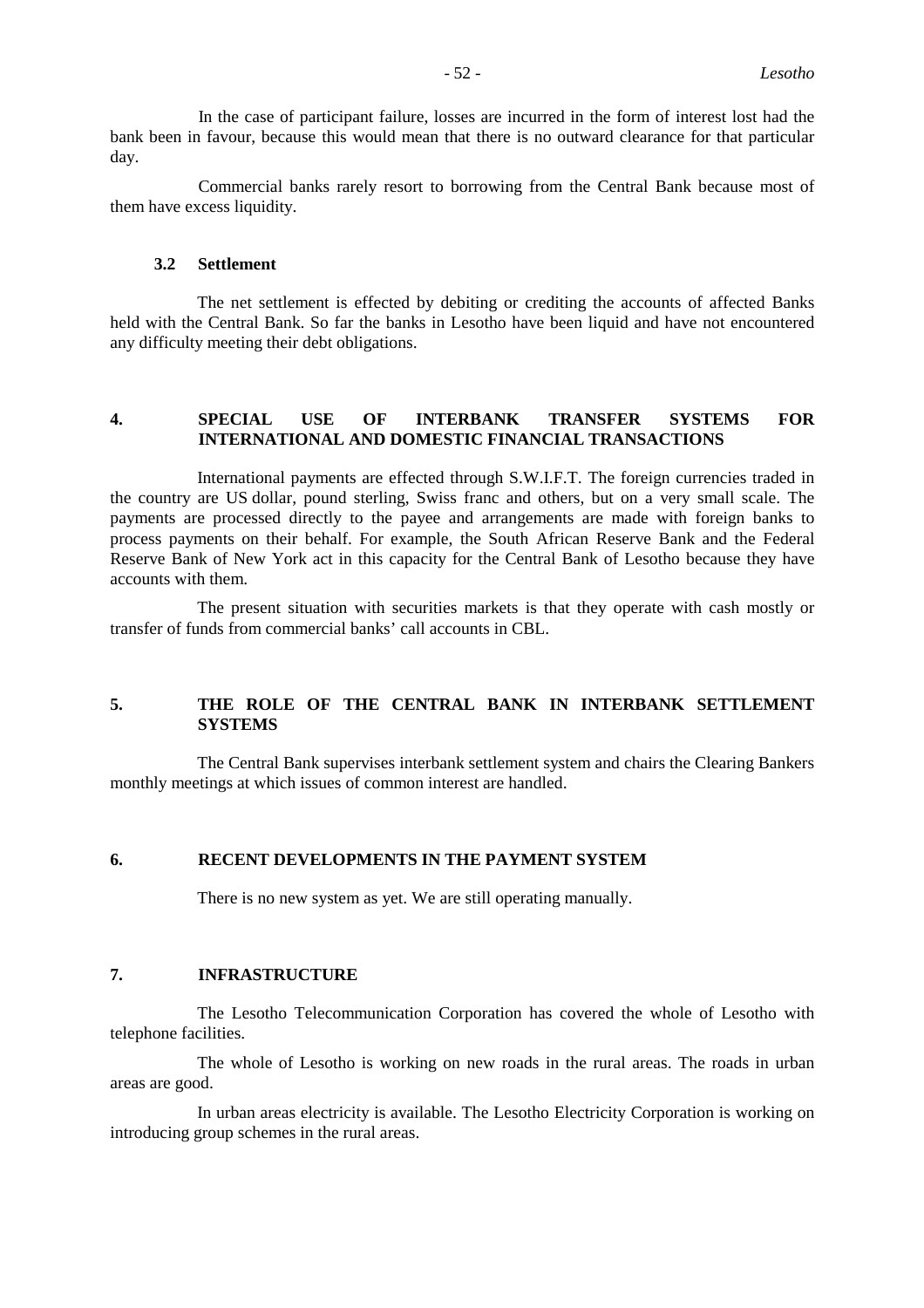## Table 1 **Basic statistical data**

|                                         | 1992  | 1993  | 1994  | 1995  | 1996  |
|-----------------------------------------|-------|-------|-------|-------|-------|
|                                         | 1.89  | 1.95  | 2.00  | 2.06  | 2.11  |
|                                         | 1.89  | 2.29  | 2.69  | 3.05  | 3.60  |
| GDP per capita (thousands of Maloti)    | 241   | 244   | 267   | 284   | 312   |
| Exchange rate (domestic vis-à-vis US\$) |       |       |       |       |       |
|                                         | 3.053 | 3.397 | 3.543 | 3.647 | 4.683 |
|                                         | 2.847 | 3.252 | 3.552 | 4.550 | 4.271 |

## Table 2 **Settlement media used by banks** (in billions of Maloti)

|                                             | 1992  | 1993  | 1994 | 1995 | 1996 |
|---------------------------------------------|-------|-------|------|------|------|
| Reserve balances held at central bank       | 19.29 | 24.63 | 3.57 | 4.91 | 5.64 |
| Transferable deposits at other institutions |       |       |      |      |      |
|                                             |       |       |      |      |      |
|                                             |       |       |      |      |      |
|                                             | 34.74 | 41.39 | 6.65 | 8.39 | 9.73 |
| Institutions' borrowing from central bank   |       |       |      |      |      |